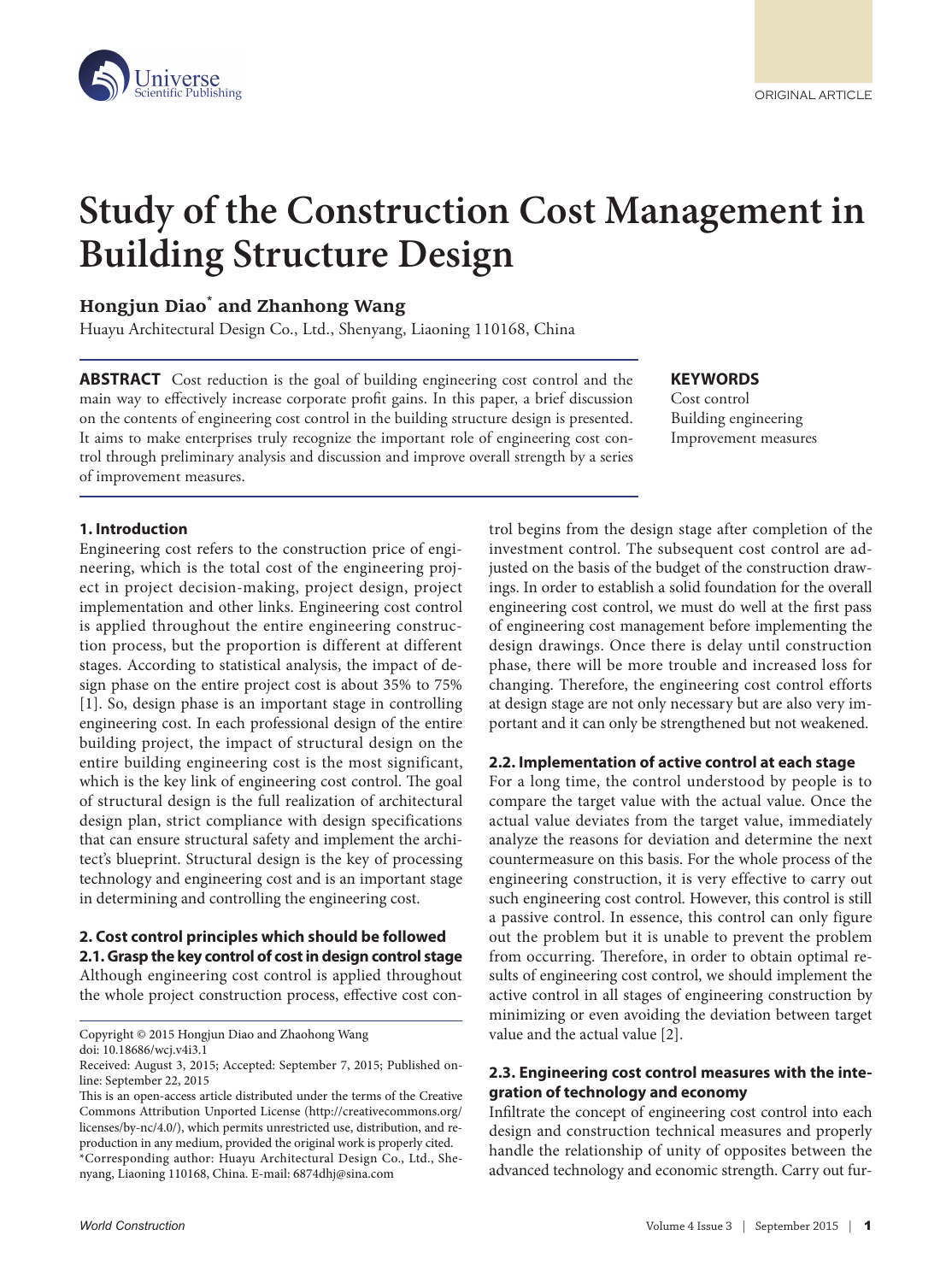ther various technical comparison, economic analysis and effect evaluation on a project, in pursuit of higher goals.

# **3. Cost control measures of architectural engineering design stage**

#### **3.1. Emphasis on the engineering cost control of design phase, organic combination of the technology and economy**

On one hand, enhance the economic concept of the designer, keep close contact with the person who participates in economy construction in various stages of design. Avoid the phenomena whereby the designers just draw and building economic participants just count the money, the cost is unrelated to designers. Designers should pay attention to the program selection in the preliminary design phase and strictly budget the construction drawing. Control the cost within the approved budget, at the same time, enhance design change management and establish dynamic management awareness. On the other hand, building economic participants should be a good economic adviser of design staff by actively collecting relevant information, providing economic indicators for the designers in a timely manner, accurately measuring and calculating the safest technical solutions. As the guide for designers for economic comparisons and the pioneer of design, make increasingly accurate and reasonable investment budget in order to control engineering investment. Building economic professionals will participate in the management of design stages, intervene in the unnecessary waste in design from an economic point of view, make full evaluation of the programs on the economy, and integrate all the profession and manipulate the overall project, in order to control the investment and optimize design.

**3.2. Vigorously push design bidding system and introduce the competition mechanism of survival of the fittest**

In the design bidding, not only the design phase is completed through bidding, but the technical design or construction design also needs to introduce competition mechanism, so that each design stage is completed through the competition. Therefore, design units must complete every detail earnestly. If not, there is the possibility of losing. During bid assessment, the flexibility and novelty of design concept, engineering quality, economic rationality of investment estimation will be evaluated mainly. Through technical comparison, economic analysis and effect evaluation, strive to choose reasonable economy under advanced technology condition. Ensure that the advanced technology is under the reasonable economy conditions and pay attention to the attractive appearance while meeting the use function, so that the design bidders who use minimal investment to create the most cost-effective benefit would become the winning bidder.

# **3.3. Establish appropriate reward system, promote meticulous design**

Implement design responsibility risk and reward system,

change the real time reimbursement method of engineering design and actively implement the limited design. Under the premise of ensuring use function, integrate technology and economy by optimizing the design. Construction unit and design unit shall sign a design contract and specify the rights and obligations of both parts. As for the engineering waste resulting from design, schedule delays and exceeded loss of investment limit. The designer should be held accountable and should compensate: For scientific and rational, economical design plan, conduct comparison according to cost limit and design cost and the saved part will be given to designers as reward.

# **4. The reasonable control of the member section size and reinforcement consumption**

# **4.1. Reasonable choice of member cross-sectional dimension**

The selection of building component cross-sectional dimension includes a reasonable selection of cross-sectional dimension of beam and columns, thickness of concrete walls and plate, etc. In general, for components with the same structure, when the cross-sectional size decreases, the reinforcement ratio and consumption are increased; on the contrary, when the cross-sectional size increases, the reinforcement of component can be appropriately reduced, but the amount of concrete needed increases, thereby increasing the total load of the building. Hence, the sectional dimension of component and its reinforcement ratio is conflicting within a certain range. When designing structural component, the structural engineers shall chose a reasonable cross-sectional dimension, enable the total cost of concrete and reinforcement of component to be the lowest, thus this cross-section is the reasonable cross-section of component. Reasonable structure design requires structural design staff to determine the reasonable cross-sectional dimension of each component through multiple calculations, comparison and analysis. In order to achieve the balance of cross-sectional dimension of component and amount of reinforcement, thus reasonably controlling the engineering cost. During structural design practice, under the premise of meeting aesthetics, headroom of building, structural designers usually take a cross-sectional dimension for each component based on past experience to calculate, and then analyze the results of component. For the common structural member, when its reinforcement ratio is in a reasonable range (referred to economic reinforcement ratio), it is generally considered that the cross-sectional dimension of the member is reasonable. Otherwise, we need to reselect sectional dimensions to calculate until obtaining the most reasonable member cross-sectional dimension, in order to achieve the balance between section size of structural member and reinforcement, thus effectively controlling engineering cost. In the present stage, due to the relatively low concrete price and high steel price, the content of reinforcement in component has a greater impact on the cost, so, in general, the reasonable